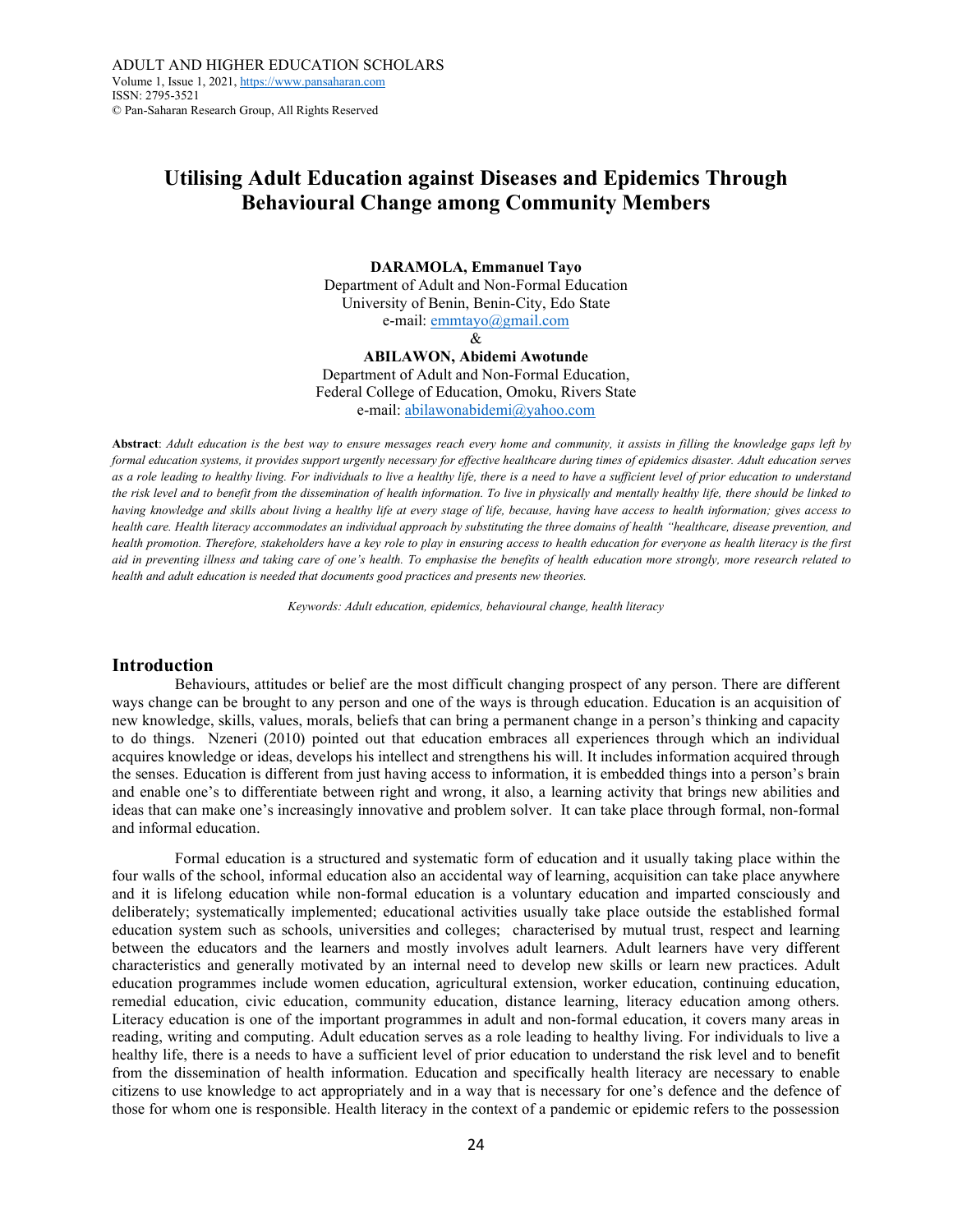Volume 1, Issue 1, 2021, https://www.pansaharan.com ISSN: 2795-3521 © Pan-Saharan Research Group, All Rights Reserved

of literacy skills that are required to make informed health-related decisions in a variety of different environments. These skills enable individuals to obtain, understand and use the information to make decisions and take actions that will have an impact on their health status (Nutbeam 2000).

The issue of health concerns individuals, group and society in general and everybody in the society want lives a healthy life that is why every society have an interest in health issue. To live in physically and mentally healthy life, there should be linked to having knowledge and skills about living a healthy life at every stage of life, because, having have access to health information; gives access to health care. The capacity to prepare citizens to go beyond dealing with small or medium outbreaks of infectious diseases has so far not proven satisfactory, not even in the most economically and scientifically advanced countries. There are two ways to contain a localised risk of infection diseases: First, by using high containment measures that force citizens to remain in one place, and second, by leading citizens to adopt appropriate behaviours and attitudes to a particular situation. Past experiences such as a country's history in terms of diseases, culture, etc., work as mediators that influence the acceptance of such measures (Lancet 2020). The need for knowledge and information management to ensure that citizens have sufficient clear and reasonable information to guarantee that they change their behaviour to prevent the spread of infection is laying on an adult education programme. Therefore, designing teaching and learning programme for adults about new ideas that will lead to behaviour change must extremely relevant and go in line with the subject matter and useful to the learner.

# Adult Education and its impact on the health and well-being of citizens

"A nation's well-being is measured by how well it succeeds in furthering the health of the majority of its citizens. Education contributes to equipping citizens with life skills that are critical for improving and maintaining their health and well-being. By disseminating information and health messages about nutrition, substance abuse and emergency plans to promote health and to mitigate health risks, particularly among women and rural and minority groups in contexts of poverty. Amina Osman et al. (2017) state that the benefits of education and health for individual life opportunities and societal advantages are widely known. They also point out the strong mutually reinforcing relationship between education and health, where improvement in one has clear positive impacts on the other.

Lopes & Mckay (2020) point that in the context of an epidemic or a pandemic, health literacy, which is one aspect of Adult learning and education, enables individuals to obtain, understand and use the information to make decisions and take actions that will have an impact on their health status. They further contend that adult learning and education is the only tool capable of mitigating a pandemic such as COVID-19 for several reasons:

1. The *behaviour of the individual* ultimately decides the variables in terms of a pandemic's dissemination, thus determining the scale that pandemic might reach.

2. The *current formal education systems* in place in most countries around the world are still far from able to respond to the need to prepare learners – future adults– for situations such as pandemics or other emergency risks endangering both personal and social life. While some health topics may be part of formal curricula in some countries, emergency preparedness, evacuation drills and even basic First Aid training are rare."

3. Adult learning and education can fill the gap left by formal education systems and can be adapted to populations with different levels of schooling, including people who have either not completed formal schooling or never attended school at all; it can thus become the tool of choice for preventive healthcare for entire populations."

4. Furthermore, when society is faced with a threat, *Adult learning and education can be tailored* to each specific situation – ideally by teaching preventive measures, but also in tackling an ongoing crisis both in terms of treatment and in stifling recurrent outbreaks in society.

5. Adult learning and education can be implemented *through different platforms* as a complementary solution, thus reaching multiple audiences directly, ensuring what is somewhat enigmatically termed "redundancy of communication, etc.

6. Adult learning and education can be *adapted to different social roles*, such as caregivers and political decisionmakers as well as those who work in formal and traditional healthcare.

Peoples without literacy will not be able to correctly understand official information on how to prevent infection disease/pandemic. To acquire knowledge of a sufficient depth to enable behaviour change that is useful for their protection, adequate literacy and numeracy skills are essential tools. People without literacy are usually facing contradictory messages, they are exposed to filter out fake news and the myths that proliferate at times of social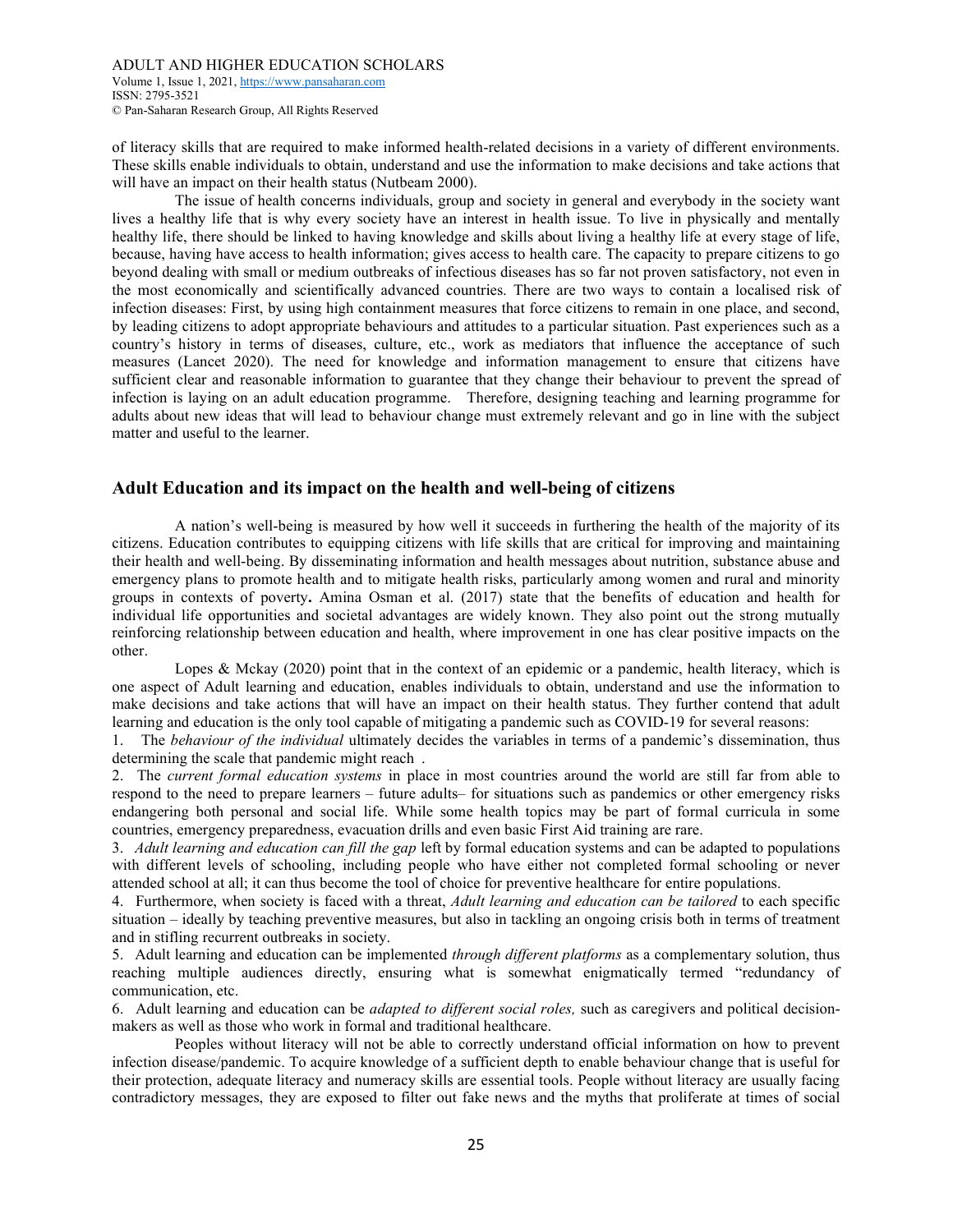Volume 1, Issue 1, 2021, https://www.pansaharan.com ISSN: 2795-3521 © Pan-Saharan Research Group, All Rights Reserved

distress. Danielle Aldrich and Michelle Meyer (2015) argue that at times of disaster, resilience is the feature that enables individuals and communities to face and manage the negative pressures that impact them and to successfully cope with and navigate crises. They point out that the development of resilience in situations of despair always has both an aspirational aspect and a learning element. Prevention of infection disease and pandemic among community members require behaviour change from all community members. Transforming information into new behaviours may be cognitively challenging and requires literacy and numeracy skills to enable citizens to read, understand and interpret instructions, and to calculate and measure, among other abilities. Without these skills, pandemics will spread at the pace of citizens' unpreparedness (Nutbeam 2015).

Research conducted by McKay (2018, 2019, 2020) on the impact of health literacy as a component of a mass literacy campaign on more than four million newly literate adults provides evidence of the contribution of literacy and numeracy to the improvement of health knowledge, attitudes, perceptions and behaviour. These aimed to resonate with health and wellbeing (SDG 3) and empower learners with healthcare, especially women ("Achieve gender equality and empower all women and girls", SDG 5; UN 2015) by focusing on personal and household hygiene, health-seeking behaviour, knowledge about vaccinations, nutrition, pregnancy, reproductive health and HIV/AIDS. The target group of newly literate adults showed an improved understanding of their chronic illnesses such as diabetes, hypertension and communicable diseases, and learners reported that they had a better understanding of how AIDS and tuberculosis (TB) are spread. Learners expressed what their newly acquired health knowledge enabled them to understand:

I know when to take my pills and how much I must take. I know what to do if I miss taking my pills

I can read the pamphlets I get from the clinic and I know the date of my next clinic visit

I know that I must not eat sugar food. I can read the posters on the wall at the clinic.

The finding of the study shows that 87 per cent of the more than four million newly literate adults perceived that they had a better understanding of nutrition, and 88 per cent perceived that their knowledge of health issues had improved and that they understood health messages better. UNESCO-UIL (2011), conducted a study in Portugal that involved 3,500 women on significant of adult education on self-esteem, extroversion and citizenship participation. The study revealed that adult women returning to education make a very significant improvement to their levels of self-esteem, extroversion and citizenship participation rates. They made their self-evaluations about a set of indicators covering the three interrelated concepts before and after participating in adult education. The aspects covered self-esteem and extroversion (the two pillars of mental health), demonstrating how adult education contributes directly to improving and preserving mental health. Another study on the critical need for basic literacy skills was conducted by (McKay and Romm 2007, 2008 and McKay et al. 2003). The purpose of their study was to establish knowledge attitudes, perceptions and behaviour of informal sector workers working in the streets, in markets, or at taxi ranks and to ascertain these workers' knowledge and attitudes about HIV/AIDs and to determine vulnerabilities and appropriate health and education interventions specifically designed for this target group. in South Africa and Zambia. Their findings show that low levels of literacy had implications for any proposed HIV/AIDS- or health-education interventions and that this was exacerbated by the levels of literacy and the choice of language/medium of instruction being employed in such interventions. Since illiterate people are highly vulnerable due to being unable to engage with health messages, adult education is paramount in addressing any prevention of pandemic. McKay & Romm (2008), conclude that countries relied on all educators, including adult educators, literacy educators, community development workers, community health workers, extension officers and peer educators, to disseminate carefully designed interventions."

 "Formal education alone cannot serve as an instrument of prevention against any pandemic since its aims primarily focused on preparing people for the labour market, and little or no learning is related to citizenship or individuals' capacity as social actors to take collective action in critical or emergencies. Adult education prepares learners for today, tomorrow and the future and serves as instruments of the emergency way for prevention of infection of disease and pandemic. The skills and training provided in any adult education programme give adult learners opportunities to make difference in daily activities. Vandemoortele & Delamonica, (2000) pointed out that training provided to learners in later stages of life is never too late. It still enables them making a difference, imparting relevant skills which can be applied in the context of a more intimate connection with family life, the responsibilities of each individual in society, the problems that the individual learner faces, and can address how they, as members of a family or other collective entity, are required to take co-responsibility in times of national disaster. There is a bridge under construction between healthcare and adult education which, once completed, will support qualitative improvements in populations' general state of health. The sheer potential transforms adult education into the best ally currently available to boost the health of the planetary population. (Lopes, 2018).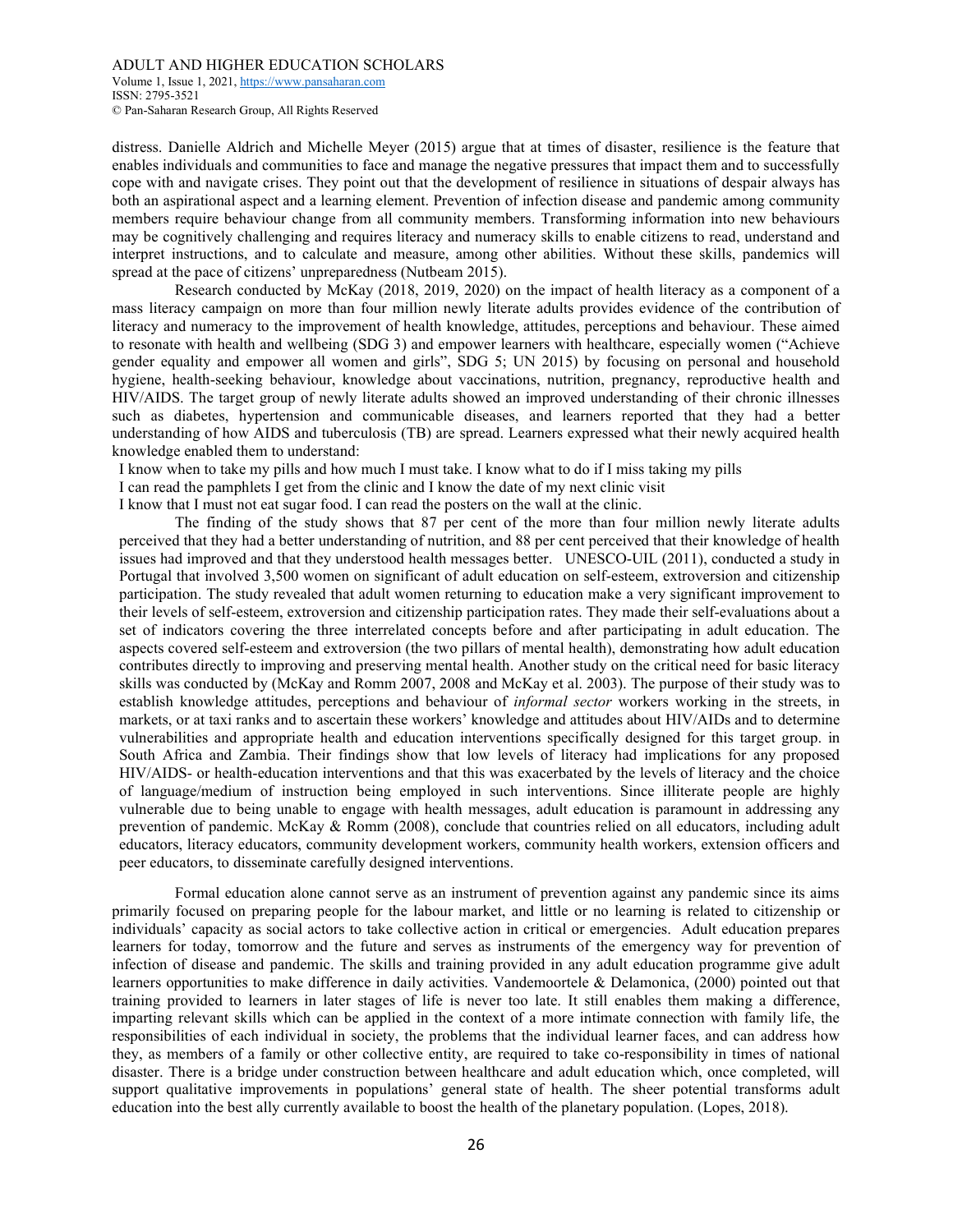"Adult education is the best way to ensure messages reach every home and community, it assists in filling the knowledge gaps left by formal education systems – thus providing support urgently necessary to enable effective healthcare during times of social disaster. In turn, it is possible to establish a virtuous circle, because useful knowledge to protect oneself and family members for whom one is responsible is usually a highly attractive reason to return to some form of education, be it formal or informal. (Lopes & Mckay, 2020).

# Health Literacy and its Usefulness against Diseases and Epidemics among Community Members

"Health literacy is the acquisition of skill, knowledge and capacity to access, understand and apply information related to health, it helps individual to understand the explanations of a doctor, instruction leaflets on medication, information leaflets on illnesses, etc. and also know how to apply them. Literacy in health relates to decisions taken in everyday life concerning healthcare and health prevention to maintain or improve quality of life. According to Sorensen, Broucke, & Fullam (2012), Health literacy accommodate an individual approach by substituting the three domains of health "healthcare, disease prevention, and health promotion" with "being ill, being at risk, and staying healthy". Health literacy bears significance in improving the prevention and control of infectious diseases, whereas health knowledge and behaviour are important components of health literacy. "It is a degree to which people can access, understand, appraise and communicate information to engage with the demands of different health contexts to promote and maintain good health across the life-course."(Kwan, Frankish & Rootman, 2006). "Health literacy" appeared in the WHO glossary, where it was suggested that "health literacy represents the cognitive and social skills which determine the motivation and ability of individuals to gain access to, understand and use information in ways which promote and maintain good health.

It is the centre of being and remaining healthy, preventing illnesses and diseases, and giving information about potential health risks and preventive behaviour. People living in health illiterate life tend to take inappropriate treatment, hospitalized more often, less concise on preventive measures while literacy on health issue has a great impact on the efficiency of the healthcare system. Encouraging health literacy for all citizens is beneficial to the nation as it reduces costs for public health systems which can, then, work more efficiently for those really in need of it.

"Fostering health literacy in a nation serve as a means of fighting poverty and disease, racism and discrimination, social exclusion and promoting social and gender equality. Healthier people in society contribute to the socio-economic development of a nation. Health literacy developed health issues and not only that it empowering the individual to attain a better life for themselves and for the society they live." Literacy, education and health literacy are regarded as essential for promoting maternal and child health, preventing the spread of communicable diseases and promoting immunisation (Nutbeam2000), he points out in this regard that health literacy does more than enable people to engage with texts relating to health matters; rather, he states that by improving people's access to health information and their capacity to use it effectively, health literacy is critical to empowerment. Literacy is an indispensable tool for enhancing health knowledge. Literacy education is context- and time-specific, but there are sufficient generic skills, knowledge and attitudes that can contribute to the prevention of communicable diseases. Knowledge and skills about health are essential to take care of one's health and prevent diseases. It starts with taking care of the basics like sleep, nutrition, movement and mental health. Providing and disseminating information about the importance of healthy lifestyles is the first way to empower individuals to take care of their health.

Adult education provides a safe environment in which individuals can learn about health with someone who knows the right answers and is available to respond to any questions or concerns. Research proves that adult education influences positively individual's behaviour: according to the BeLL study, 76% of the respondents have experienced positive changes in their health behaviour after attending adult education courses. This is why health education needs to be mainstreamed in the adult education course provision. Health education needs to be accessible, affordable and of high quality. Policy-makers at every level have a big role to play there so that more people get access to the courses and can become health literate. Given the current high incidence of infectious diseases in society, improving health literacy on infectious diseases serves as an important channel in controlling epidemics and outbreaks of infectious diseases. Health literacy can improve people's knowledge of infectious diseases and promote the development of appropriate behaviours toward infectious disease prevention and control. Health promotion is based on health literacy education, which is founded on health knowledge. Information and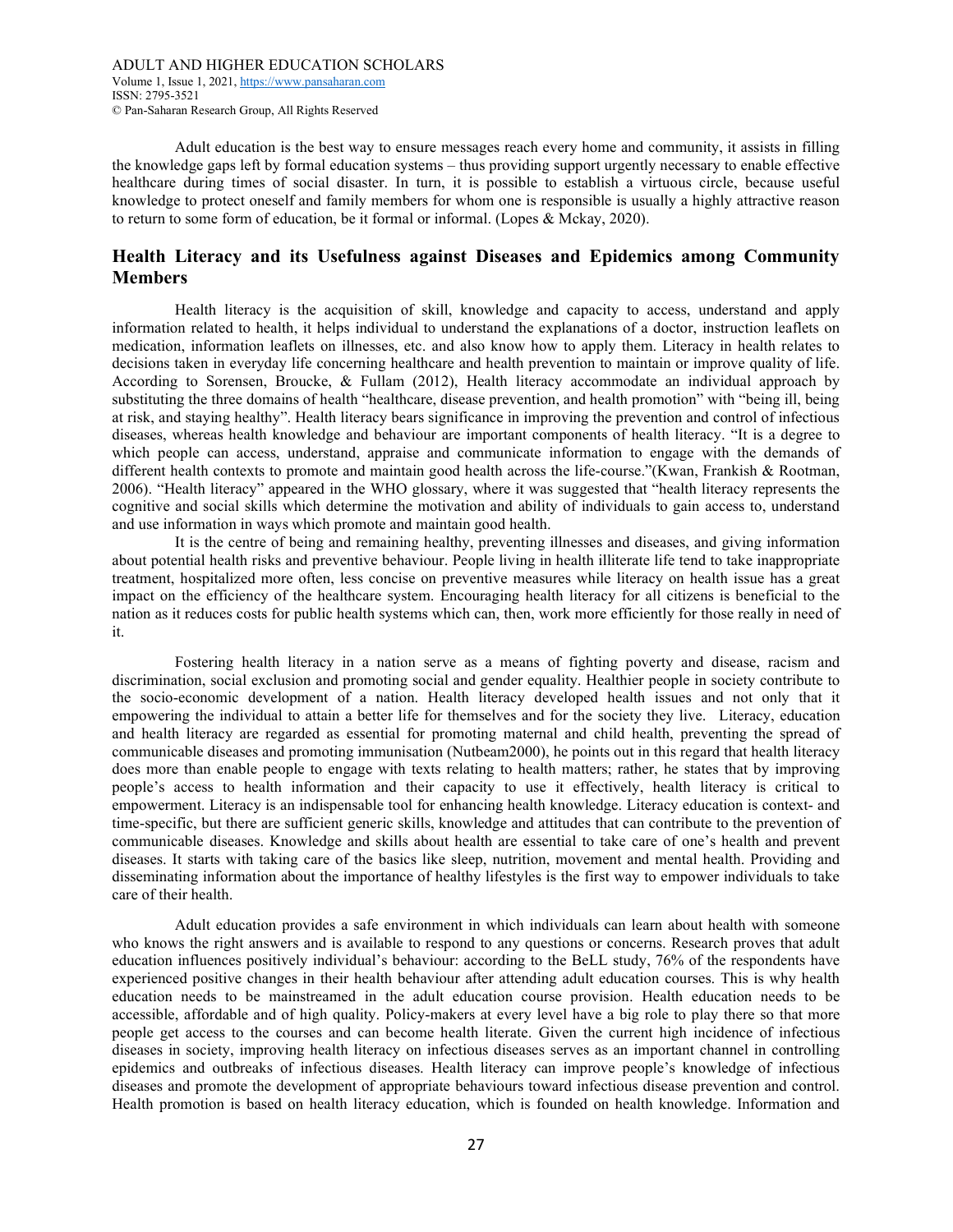#### ADULT AND HIGHER EDUCATION SCHOLARS Volume 1, Issue 1, 2021, https://www.pansaharan.com ISSN: 2795-3521 © Pan-Saharan Research Group, All Rights Reserved

knowledge of health effectively slow the spread of infectious diseases and provides proper knowledge and behaviour toward infectious diseases. By improving people's access to health information, and their capacity to use it effectively, health literacy is crucial to empowerment". Health literacy can be concluded as an outcome for effective health education by increasing individuals' capacities to access and use health information to make appropriate health decisions and maintain basic health.

#### Theory of Planned Behaviour and Health Belief Model as an Instrument for Change Behaviour

"Health literacy is often indicated to accommodate an individual approach by substituting the three domains of health "healthcare, disease prevention, and health promotion" with "being ill, being at risk, and staying healthy" (Sorensen, Van Den Broucke, Fullam et al., 2012) Health literacy serves as significance way prevents and control of infectious diseases, while health knowledge and behaviour are important components of health literacy. Given the current high incidence of infectious diseases among community member particularly in rural communities, improving health literacy on infectious diseases serves as an important channel in controlling epidemics and outbreaks of infectious diseases among community members. Health education can improve individual knowledge of infectious diseases and promote the development of appropriate behaviours toward infectious disease prevention and control. Health promotion is based on health education, which is founded on health knowledge. Health education effectively slows the spread of infectious diseases, and conducting community health education programs not only provides individuals with proper knowledge and behaviour toward infectious diseases but also benefits the comprehensive development of the community. (Jedrzejewska, Kalinowski and Stachowicz, 2005). Therefore, health education must be strengthened to improve the health literacy of community members.

In any health intervention programmes, behavioural change of the people is paramount as altering human behaviour is extremely difficult. To fostering behaviour change of human being, first is to understand what lead to that behaviour, why people continue with a particular behaviour and how unhealthy behaviour can be stopped and replaced with a healthy one. Different theories have been developed to answer those questions. These theories link objectives and methods to provide strategies for health intervention against disease and epidemic. A theory serves to explain why behaviour occurs, what the determinants are that facilitate or hinder behaviour and how the health educator might most effectively design an intervention to promote what is desired. Planning intervention from a theoretical perspective allow the planner of the intervention against epidemic and disease to focus on what has been identified as aspects that foster or hinder healthy choices.

"One of the wide theories of behaviour is the theory of planned behaviour (TPB), it is the theory which centres on individuals' attitude and beliefs. The TPB (Ajzen 1985, 1991; Ajzen and Madden 1986) evolved from the theory of reasoned action (Fishbein and Ajzen 1975) which posited intention to act as the best predictor of behaviour. The intention is itself an outcome of the combination of attitudes towards a behaviour. That is the positive or negative evaluation of the behaviour and its expected outcomes, and subjective norms, which are the social pressures exerted on an individual resulting from their perceptions of what others think they should do and their inclination to comply with these. The TPB added the third set of factors as affecting intention (and behaviour); perceived behavioural control. This is the perceived ease or difficulty with which the individual will be able to perform or carry out the behaviour, and is very similar to notions of self-efficacy. The TPB is suited to predicting behaviour and retrospective analysis of behaviour and has been particularly widely used with health (Armitage and Conner 2001; Taylor et al. 2007).

Armitage and Conner (2001), pointed out that this issue is most likely to be methodological and state that the few studies which measured subjective norms appropriately actually illustrate reasonably strong relationships with behaviour. The TPB is not considered useful or effective in planning and designing the type of intervention that will result in behaviour change (Hardeman et al 2002; Taylor et al. 2007; Webb et al. 2010). TPB use to explain and predict likely behaviour and useful for the method of identifying particular influences on behaviour that could be targeted for change.

The health belief model (HBM) (Hochbaum, 1958; Rosenstock 1966; Becker, 1974; Sharma and Romas, 2012). It posits that behaviour is determined by several beliefs about threats to an individual's well-being and the effectiveness and outcomes of particular actions or behaviours. The perceived threat is at the core of the HBM as it is linked to a person's readiness to take action. It consists of two sets of beliefs about an individual's perceived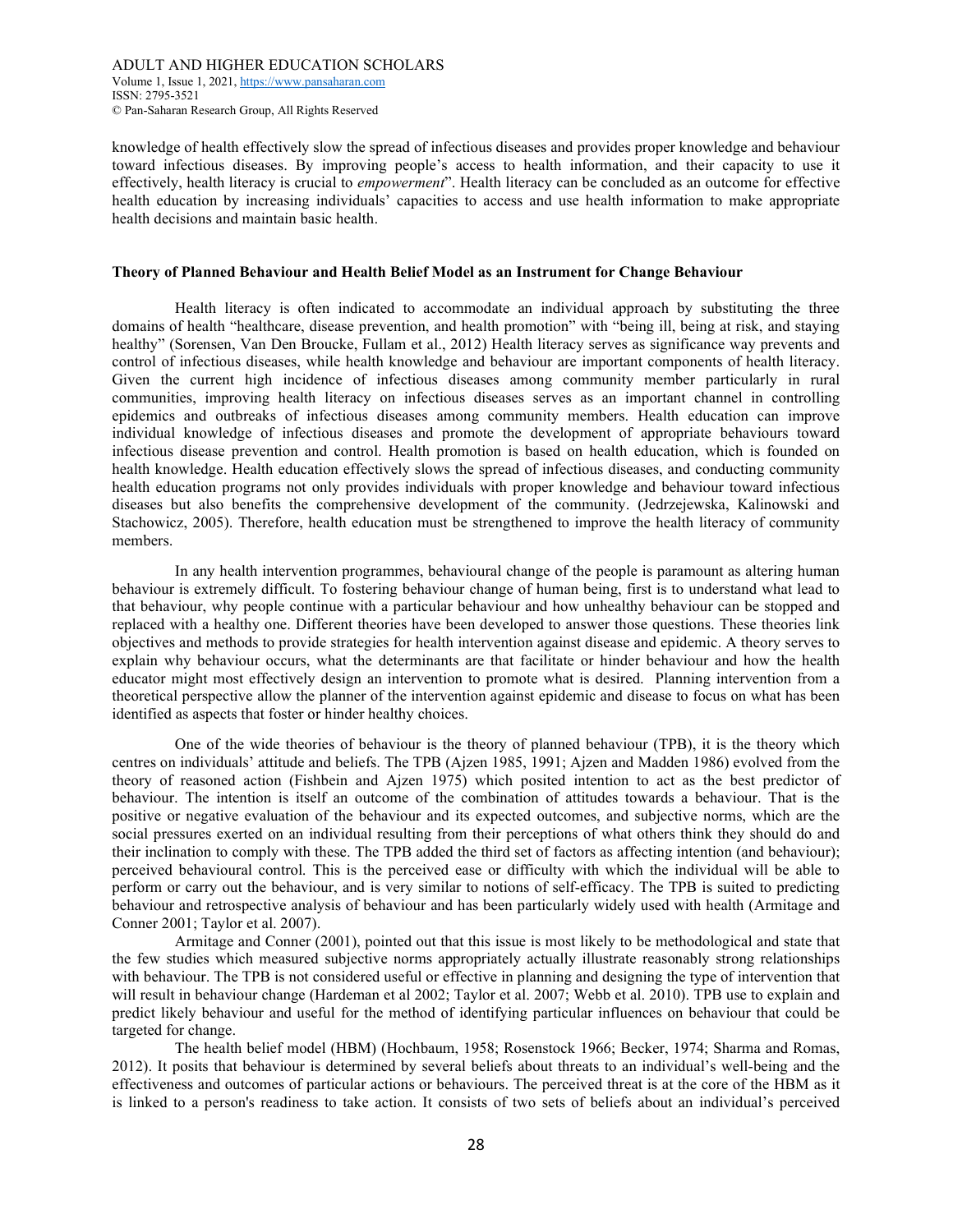Volume 1, Issue 1, 2021, https://www.pansaharan.com ISSN: 2795-3521 © Pan-Saharan Research Group, All Rights Reserved

susceptibility or vulnerability to a particular threat and the seriousness of the expected consequences that may result from it. The perceived benefits associated with a behaviour, that is its likely effectiveness in reducing the threat, are weighed against the perceived costs of and negative consequences that may result from it (perceived barriers), such as the side effects of treatment, to establish the overall extent to which a behaviour is beneficial. The individual's perceived capacity to adopt the behaviour (their self-efficacy) is a further key component of the model. Finally, the HBM identifies two types of 'cue to action'; internal, which in the health context includes symptoms of ill health, and external, which includes media campaigns or the receipt of other information. These cues affect the perception of threat and can trigger or maintain behaviour. Nisbet and Gick (2008: 297) summarise the model as follows:"

 "'for behaviour to change, people must feel personally vulnerable to a health threat, view the possible consequences as severe, and see that taking action is likely to either prevent or reduce the risk at an acceptable cost with few barriers. Also, a person must feel competent (have self-efficacy) to execute and maintain the new behaviour. Some trigger, either internal ... or external ..., is required to ensure actual behaviour ensues'.

# Conclusion and Recommendation

Learning is a great source of personal empowerment; a creator of well-being; beneficial for one's well-being; personal happiness and increases one's sense of well-being, mental health and personal happiness. Several studies show that many people do not have access to health education and information. Adult education plays a significant role in equipping people with health competencies. Therefore, stakeholders have a key role to play in ensuring access to health education for everyone as health literacy is the first aid in preventing illness and taking care of one's health. To emphasise the benefits of health education more strongly, more research related to health and adult education is needed that documents good practices and presents new theories. The support for adult education on health courses must increase healthily people in society. Adult education is part of the process of improving levels of health literacy, necessary for people from all strata of society. Ultimately the goal of adult education is to improve the well-being and self-sufficiency of individuals, families, organizations, and communities which is required behaviour change at every level.

# References

- Ajzen, I. (1985). From intentions to actions: A theory of planned behaviour. in Kuhl, J. & Beckman, J. (Eds.) Action-control: From Cognition to Behaviour. Heidelberg, Germany, Springer.
- Ajzen, I. (1991). The theory of planned behaviour. Organizational Behavior and Human Decision Processes, 50, 179-211.
- Ajzen, I. & Madden, T.J. (1986). Prediction of goal-directed behaviour: Attitudes, intentions and perceived behavioural control. Journal of Experimental Social Psychology, 15, 173-189.
- Armitage, C.J. & Conner, M. (2001). Efficacy of the theory of planned behaviour: a meta-analytic review. British Journal of Social Psychology, 40, 471-99.
- Becker, M.H. (1974). The health belief model and personal health behaviour. Health Education Monographs, 2, 324–473.
- Fishbein, M. & Ajzen, I. (1975). Belief, attitude, intention and behaviour: An introduction to theory and research. Reading, MA, Addison-Wesley.
- Hardeman, W., Johnston, M., Johnston, D., Bonetti, D., Wareham, N. & Kinmonth, A.L. (2002). Application of the theory of planned behaviour in behaviour change interventions: A systematic review. Psychology & Health, 17, 123-158.
- Hochbaum, G. (1958). Public participation in medical screening programs: a socio-psychological study. (Public Health Service Publication No. 572). Washington, D.C. Government Printing Office.
- Jedrzejewska, B. Kalinowski, P. & Stachowicz, A. (2005) Knowledge of healthy behaviours among teenagers attending selected schools of the Lublin region," Annales Academiae Medicae Stetinensis. 51, 65–69.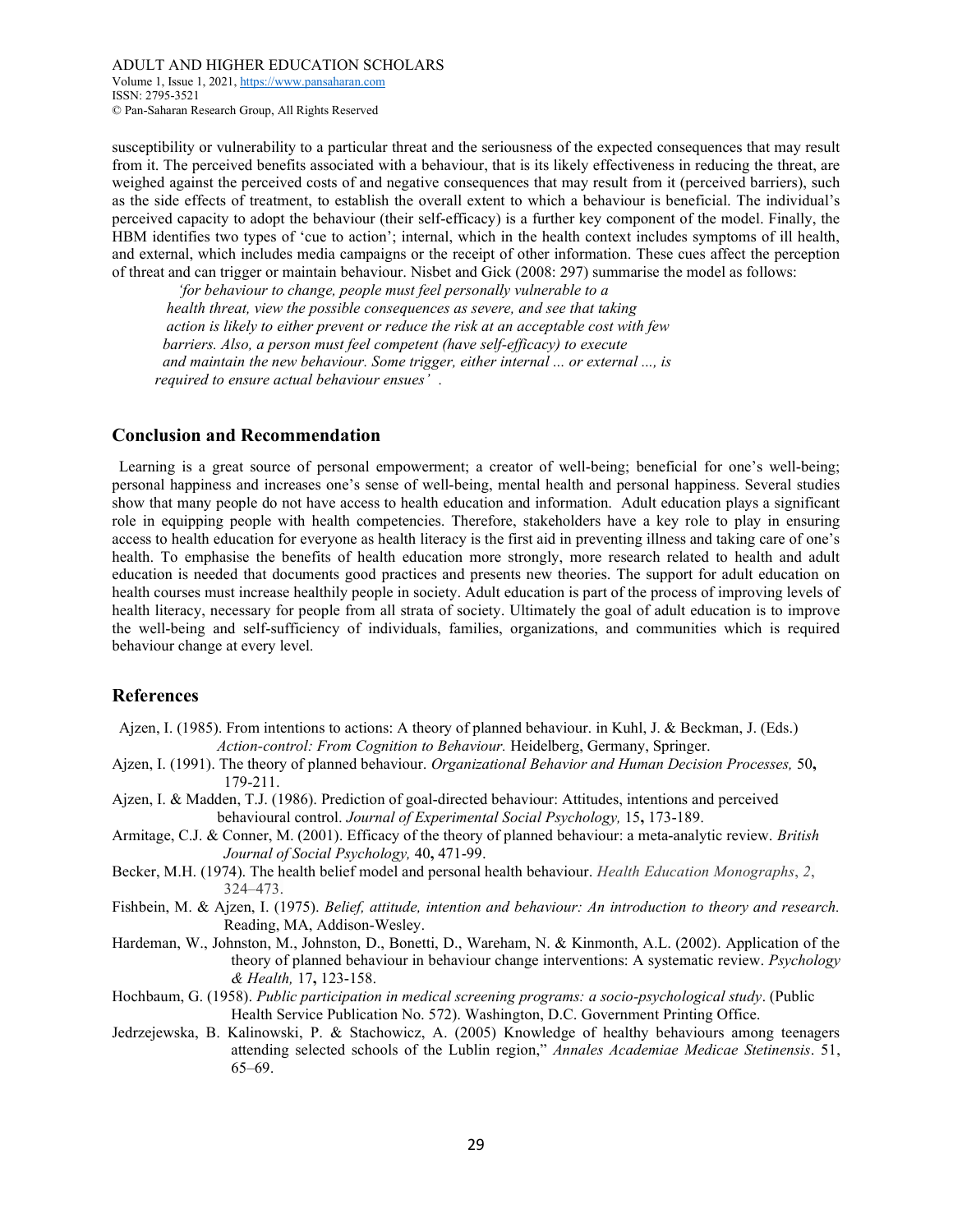Volume 1, Issue 1, 2021, https://www.pansaharan.com ISSN: 2795-3521 © Pan-Saharan Research Group, All Rights Reserved

- Kwan B, Frankish J, Rootman I. (2006). The development and validation of measures of "health literacy" in different populations. Vancouver, University of British Columbia Institute of Health Promotion Research and University of Victoria Centre for Community Health Promotion Research.
- Lancet, The. (2020). Editorial: COVID-19: Too little, too late? The Lancet, 395(10226), 755. https ://doi.org/10.1016/S0140 -6736(20)30522 -5
- Lopes, H. (2018). How adult education can save your life. Journal of Adult Education and Development. 85
- Lopes, H. & McKay, V. (2020) Adult learning and education as a tool to contain pandemics: The COVID-19 experience. International Review of Education. 66, 575-602 Available at https://doi.org/10.1007/s11159-020-09843-0
- McKay, V.I. (2018). Literacy, lifelong learning and sustainable development. Australian Journal of Adult Learning, 58(3), 390–425. Retrieved 15th February 2021 from https ://files .eric.ed.gov/full ext/EJ119 9862.pdf.
- McKay, V.I. (2019). Communities in action: The participation of communities in two South African literacy campaigns. In I. Eloff (Ed.), *Handbook of quality of life in African societies*. (pp. 23–44). Cham: Springer. https://doi.org/10.1007/978-3-030-15367 -0\_2.
- McKay, V.I. (2020). Learning for development: Learners' perceptions of the impact of the Kha Ri Gude Literacy Campaign. World Development, 125, Art. 104684. https ://doi.org/10.1016/j.worlddev.2019.104684
- McKay, V., Mokotong, E., & Sham, B. (2003). Our graves are open: Report on the prevention of HIV/ Aids in the informal sector in South Africa. Compiled on behalf of the International Labour Organisation. Pretoria: International Labour Organisation. Retrieved 15<sup>th</sup> February, 202` from https ://www.researchgate.net/publication /33540 2316 Our graves are open Report on the prevention of HIVAids in the informal sector in South Africa Compiled on behalf of the International Labour Organisation.
- McKay, V., & Romm, N. (2007). A systemic approach to addressing HIV/AIDS in the informal economy in Zambia: Methodological pluralism revisited. International Journal of Applied Systemic Studies, 1(4), 375–397. https ://doi.org/10.1504/IJASS .2007.01930 2.
- McKay, V., & Romm, N. (2008). Active research towards the address of HIV/AIDS in the informal economy in Zambia: Involvements in social development. Action Research, 6(2), 149–170. https ://doi.org/10.1177/14767 50307 08705 0.
- Nisbet, E.K.L. & Gick, M.L. (2008). Can health psychology help the planet? applying theory and models of health behaviour to environmental actions. Canadian Psychology, 49, 296-303.
- Nutbeam, D. (2000). Health literacy as a public health goal: A challenge for contemporary health education and communication strategies in the 21st century. Health Promotion International, 15(3), 259–267. https ://doi.org/10.1093/heapr o/15.3.259.
- Nutbeam, D. (2015). Defining, measuring and improving health literacy. Health Evaluation and Promotion, 42(4), 450–456. https ://doi.org/10.7143/jhep.42.450.
- Nzeneri, I.S. (2010). Adults in battle: any hope of victory? Inaugural lecture series, no 71. Port-Harcourt. University of Port-Harcourt Press.
- Rosenstock, I.M. (1966). Why people use health services. Milbank Memorial Fund Quarterly, 44, 94-124.
- Sharma, M. & Romas, J.A. (2012). Theoretical foundations of health education and health promotion. London: Jones and Bartlett Learning.
- Sorensen, K. Van Den Broucke, S. Fullam J. Doyle, G. Pelikan, J. Slonska, Z. (2012). Health literacy and public health: a systematic review and integration of definitions and models," BMC Public Health, 12 (1), 1-13.
- Taylor, D., Bury, M., Campling, N., Carter, S., Garfied, S., Newbould, J. & Rennie, T. (2007). A Review of the use of the health belief model (HBM), the theory of reasoned action (TRA), the theory of planned behaviour (TPB) and the Trans-Theoretical Model (TTM) to study and predict health-related behaviour change.
- UNESCO-UIL (2011). Accreditation of prior learning as a lever of lifelong learning.